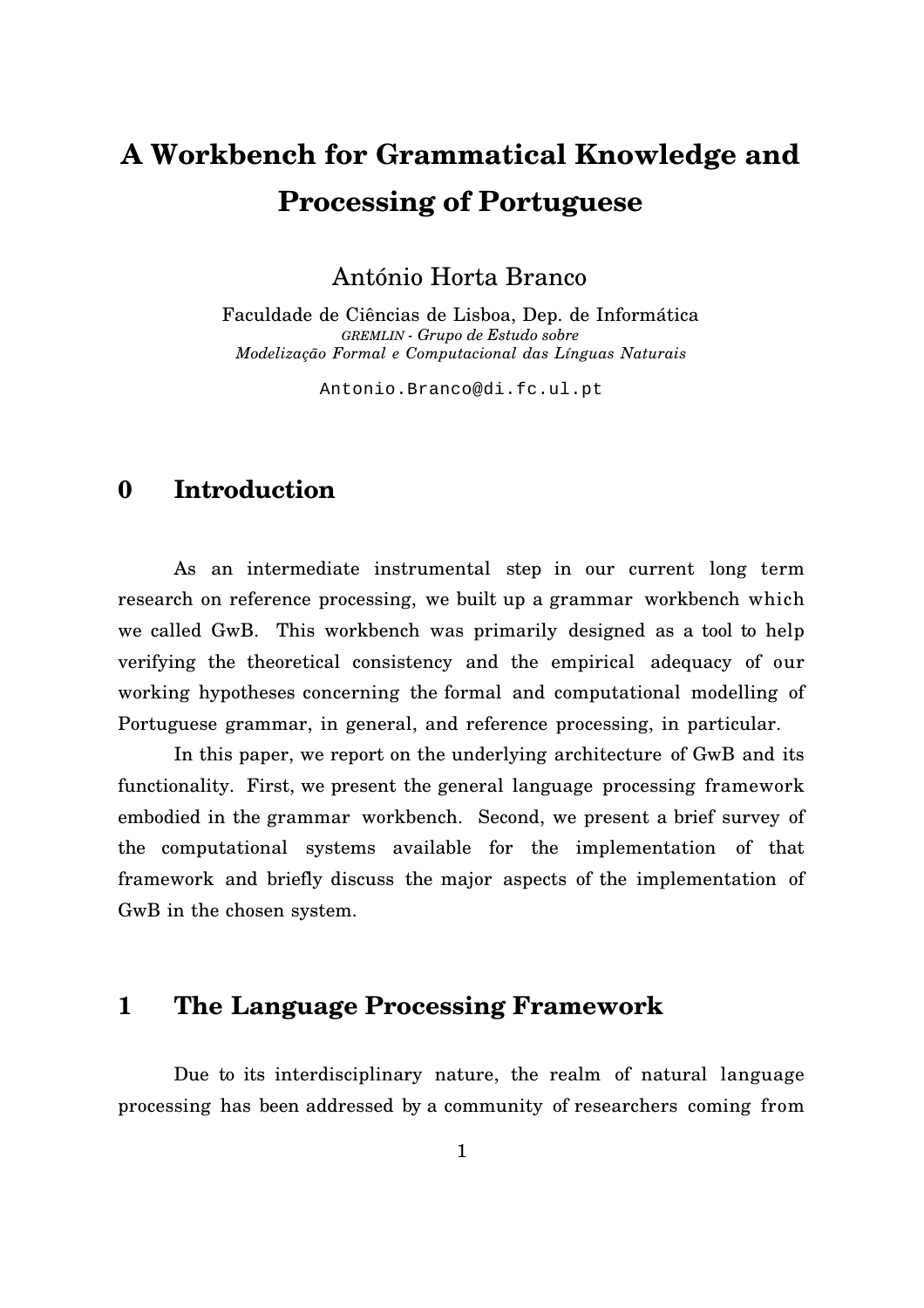diverse scientific disciplines and research traditions, using several different formal and computational tools, and aiming at various development purposes and research goals. Consequently, more often than not, it turns out to be quite hard to compare or combine results on the same or adjacent topics, which may be perfectly confluent, but whose methodological underpinnings may conjure up to give them a totally disparate appearance and impact. Nevertheless, this active and reciprocal exposition to different approaches has contributed also with an emerging trend towards integrative frameworks. A remarkable success in pursuing such desideratum has been achieved with the HPSG environment. Since its inception in late eighties, it has evolved to become, according to Uszkoreit, 1996, the "single most influential framework" in basic research in natural language processing. Accordingly, this is the language processing framework in the context of which our research on reference processing is taking place (Branco, 1996; Branco and Marrafa, 1997; Branco and Marrafa, 1998; Branco, 1998a,b).

HPSG is the acronym for Head-Driven Phrase Structure Grammar, which happens to be the title of the second of two seminal books by Ivan Sag and Carl Pollard, (Pollard and Sag, 1987) and (Pollard and Sag, 1994). This framework was set up on the basis of cardinal ideas and tools from linguistics and computer science. Its shape is the result of an ingenious blend of influences from data type theory, knowledge representation, unification-based formalisms, object-oriented programming, and several nonderivational research traditions in natural language syntax, such as categorial grammar, generalized phrase-structure grammar, arc-pair grammar and lexical-functional grammar (vd. Daelemans, De Smedt and Gazdar, 1992, and Pollard and Sag, 1994, Intr.). References of works on logical, computational, linguistic and cognitive issues in the HPSG framework are collected at the HPSG bibliography site, www.dfki.de/lt/HPSG, whose browsing may give an idea of the current intense research activity in this framework.

HPSG is a precise but flexible interleaving of proposals concerning the shape of different conceptual layers in the modeling of natural language

2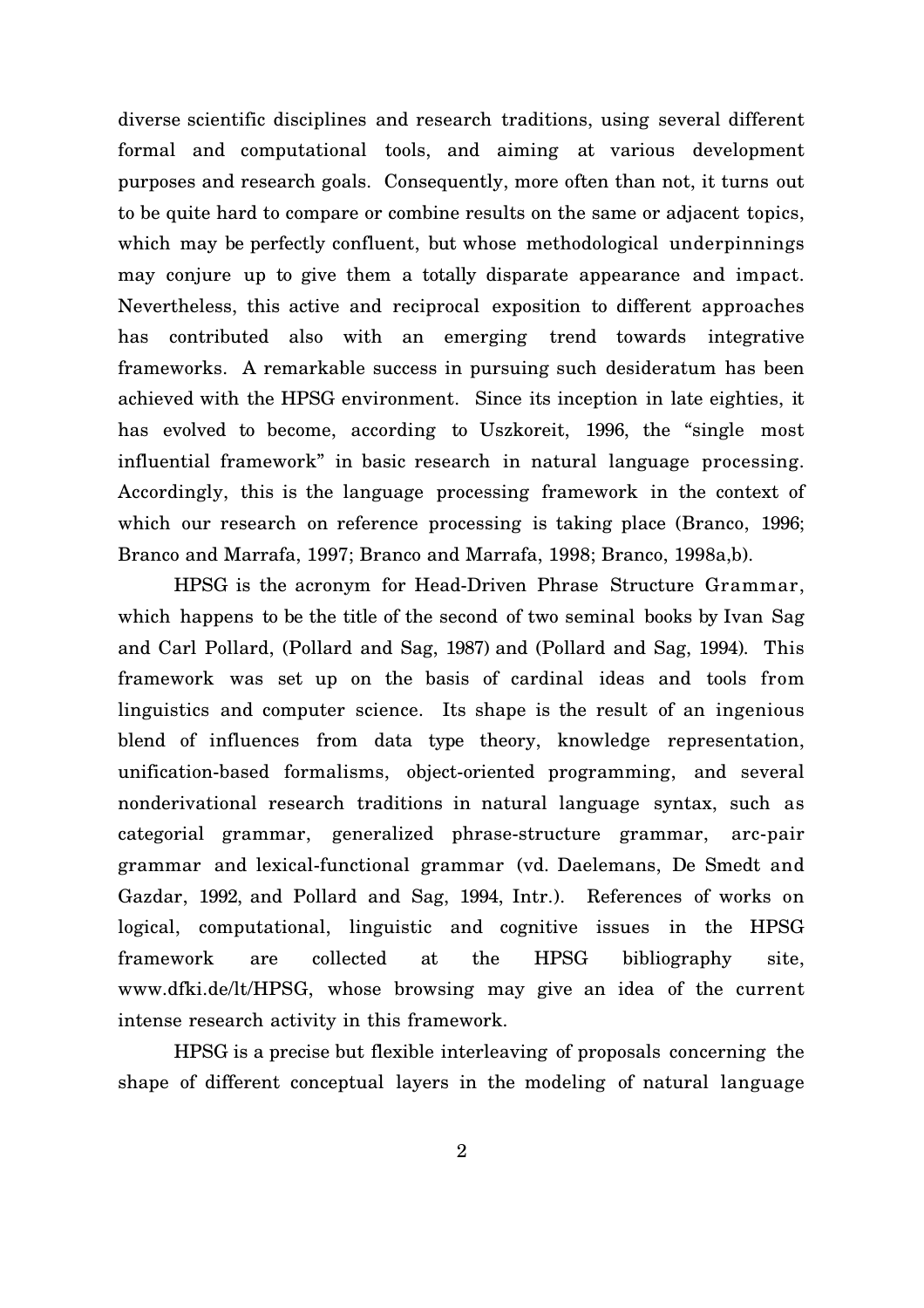grammars. Although these layers were designed to be consistently integrated into a single framework, they are quite autonomous. To a considerable extent, each one of those layers may suffer changes and be experimented with without compromising its inclusion into the whole framework. In what follows, we provide a description of HPSG by checking out the major features of those different layers.

## **1.1 Ontological setup**

Like in other empirical theories, in HPSG the theory and the empirical phenomena it talks about are mediated by a mathematical structure that models the empirical domain over which the theory is supposed to unfold its predictions. That modeling structure is put in correspondence with the relevant observables so that entities and objects in the empirical domain are represented by entities and objects in the modeling structure. This provides a convenient set up for a rigorous and falsifiable theorizing as well as a suitable basis for improvement of results and progress of research. Therefore, under such tripartite ontological set up, the theory can be seen either as talking about the formal modeling domain, or as being interpreted in it.

In the research on natural language grammar the relevant *observables* are types of natural language expressions and their subparts. The observables are formally modeled by a system of sorted *feature structures*, which are graph theoretic entities. The *theory*, in turn, is a specification interpreted in that modeling domain. The constraints of the specification establish predictions in the sense that they define what objects from the domain are admissible as belonging to the natural language at stake and those that are not.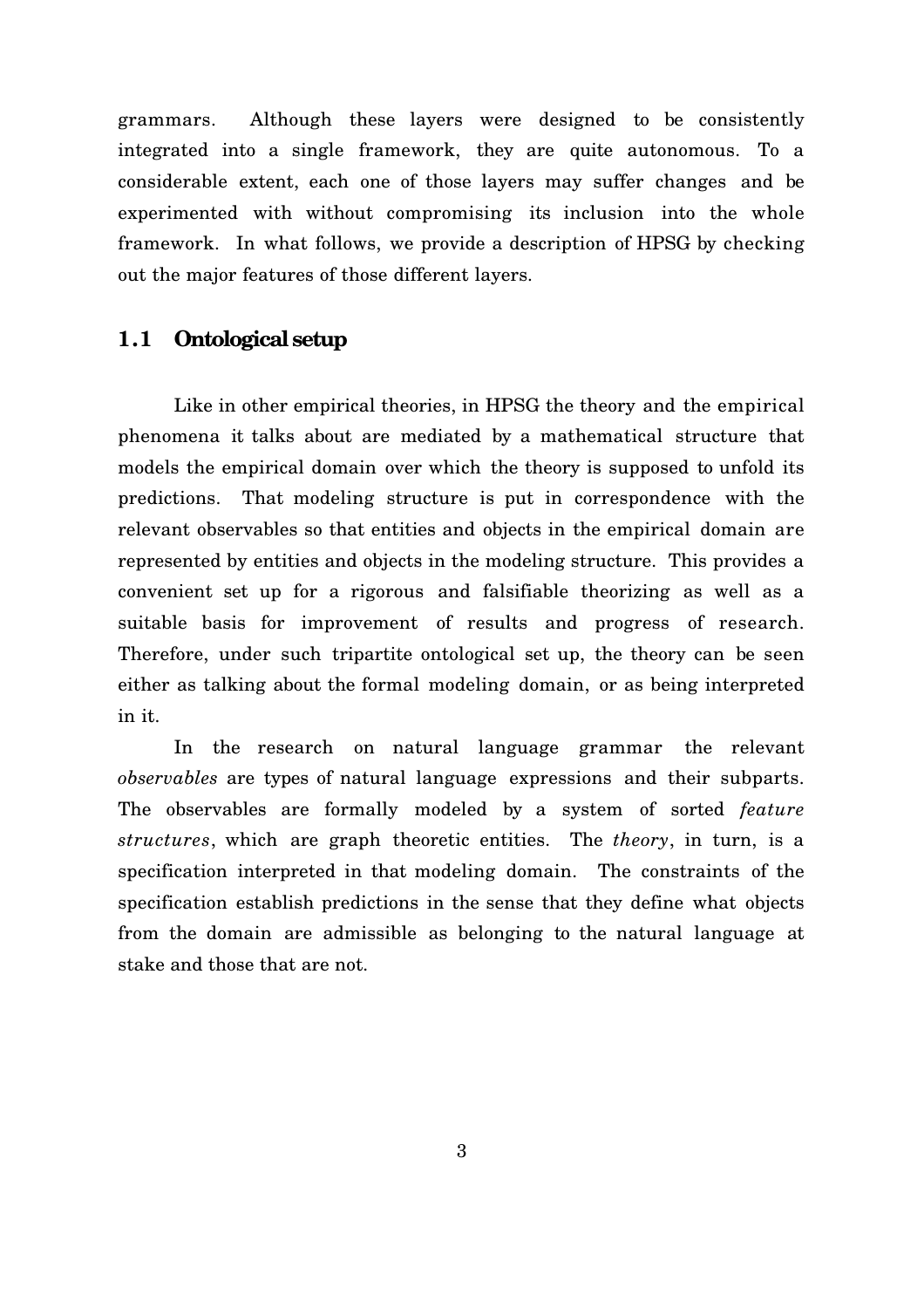

**Figure 1 - The tripartite ontological setup**

#### **Mathematical model**

A *feature structure* is a labeled acyclic graph such that nodes are tagged with sort labels and arcs with attribute labels. Accordingly, a given non atomic feature structure of sort *s* - a graph whose top node is labeled s is said to have attributes - those with which the arcs getting out of node *s* are tagged. An attribute  $a$  in turn is said to have a value, which is another (atomic or not) feature structure to which the arc labeled with  $a$  is directed.

Given they should be total models of linguistic objects, feature structures are required to be (i) totally well-typed and (ii) sort resolved. In informal terms, this means that: (i) for each sort *s* of the graph, every arc/attribute that has *s* as its source, i.e., which is appropriate to "characterize" s, is actually present; (ii) every node is assigned a sort *s* that is most specific in the sort hierarchy in which *s* enters.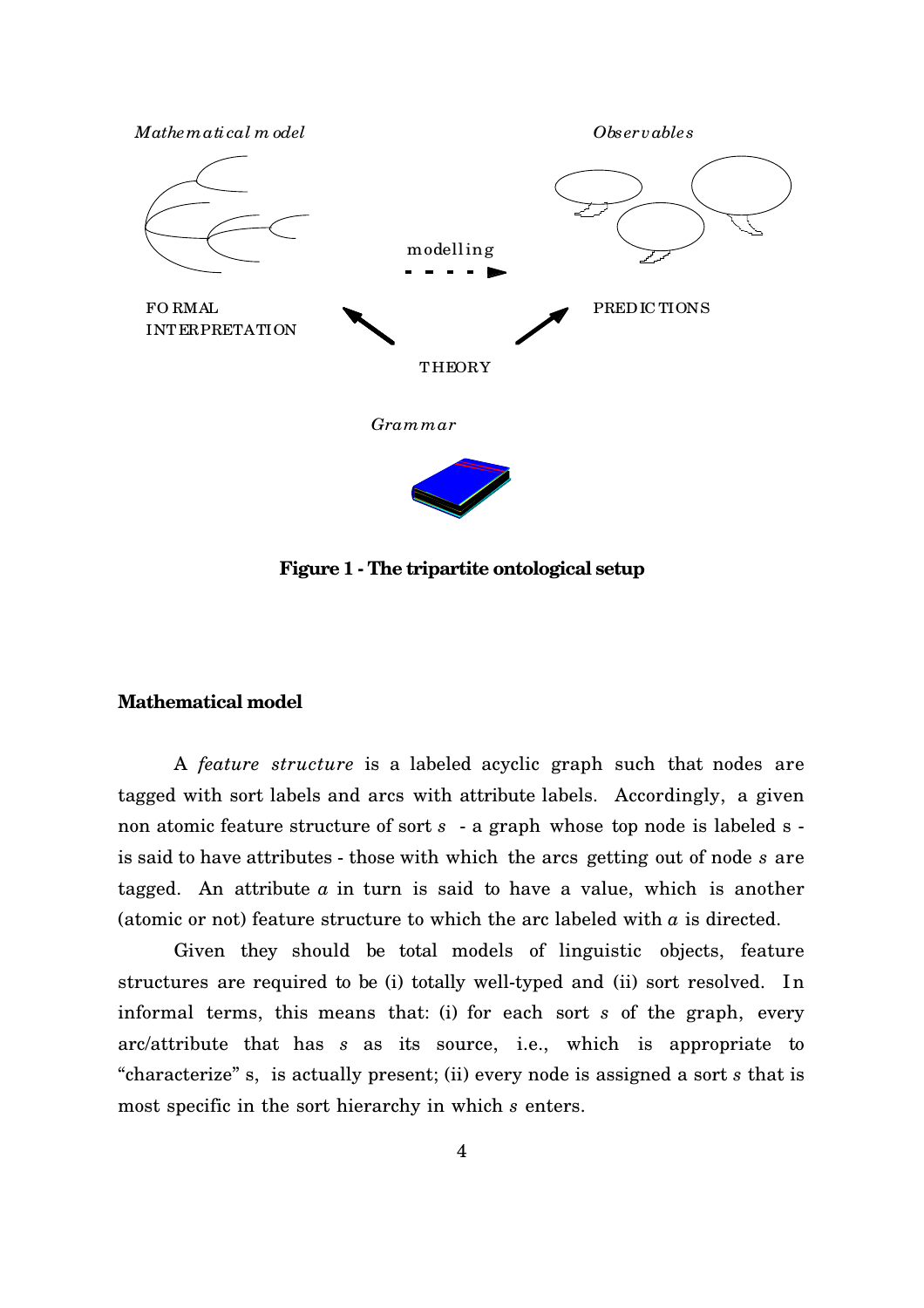

**Figure 2 - The feature structure of 'she'**

A crucial property of feature structures is that two distinct paths in the graph can lead to one and the same node. This means that structure sharing is allowed, i.e. that two paths in the graph can share the same structure as their common value.

#### **Grammar**

From an algebraic theoretic viewpoint, a theory/grammar in HPSG is a *specification* consisting of a signature and a presentation.

The *signature* defines what data types are allowed as possible pieces of structure encoding linguistic information. It includes a sort hierarchy and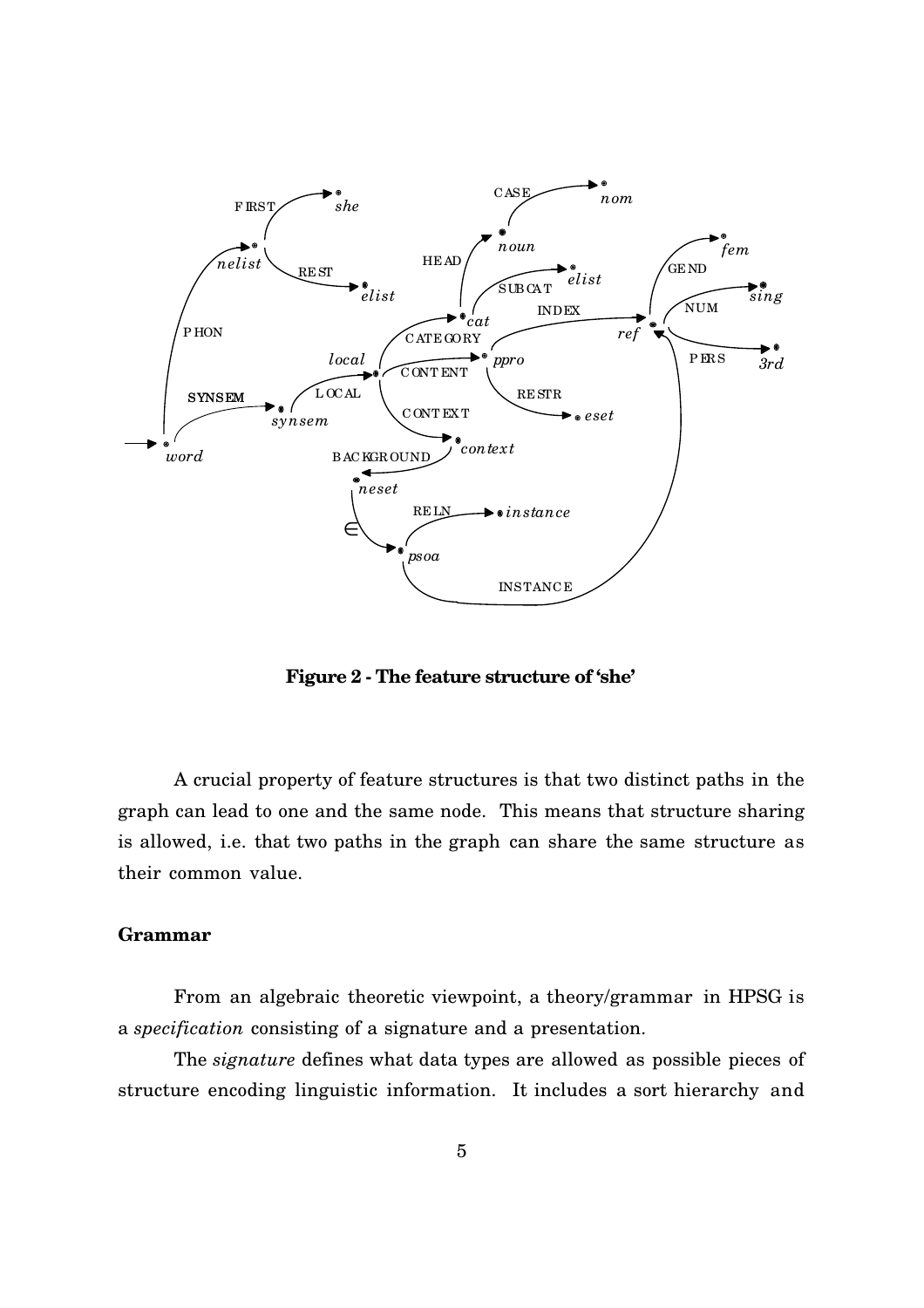an appropriateness definition. The *sort hierarchy* is a partial order of sorts where the possible types of linguistic entities and their subtypes are fixed. The *appropriateness definition* in turn states what are the characteristics of each sort of the hierarchy. This is done by associating to sorts constraints that establish what are the appropriate features structures for the type of objects the sorts are in correspondence to. The sort hierarchy is an inheritance taxonomic tree such that a sort inherits the appropriateness constraints of its supersorts.



**Figure 3 - The sort hierarchy for** *head* **and appropriatness conditions.**

The *presentation* is a set of implicative constraints which are interpreted as being true or false in the model domain. They can also be seen as descriptions that constrain the set of feature structures that, being in accordance to the data types established in the signature, are predicted as being admissible by the theory as well formed expression of the language at stake.

Usually, the constraints stated in the presentation are also termed, depemding on the type of linguistic information they convey, as grammatical principles and lexical entries. The grammar of a specific language includes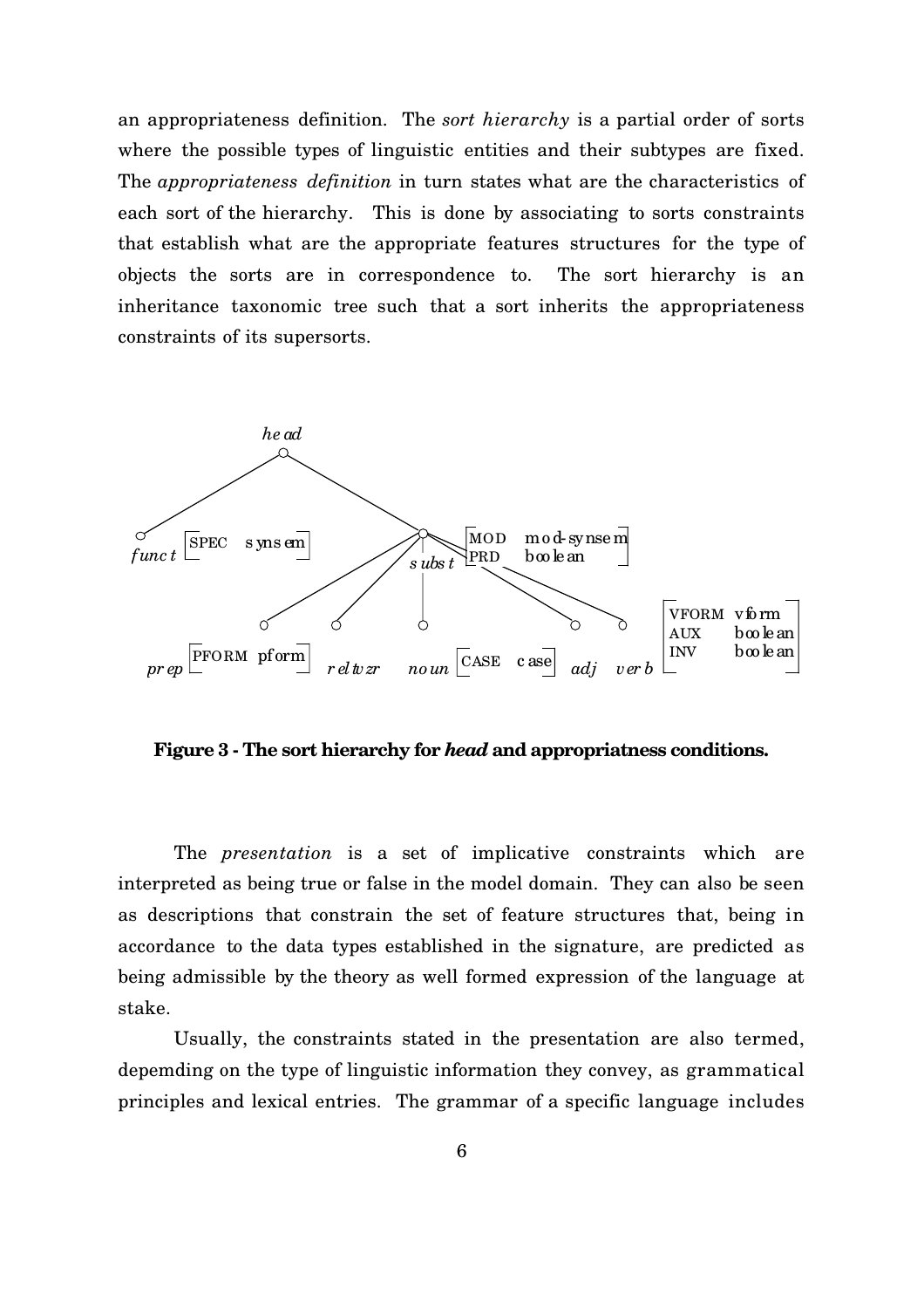a set of principles that are claimed to belong also to the grammar of any other natural language. These are known as Universal Grammar (UG) principles. Besides those principles, each grammar for a specific language has principles which hold only for that language or to a subset of languages to which that language belongs. All these principles are conjunctive constraints as they altogether enter in the grammar as a conjunction of constraints to which any well formed expression must comply with.

On a par with the set of conjunctive principles, the constraints corresponding to lexical entries form the set of disjunctive principles. Disjunction may also be introduced by certain grammatical principles which are formed by a set of disjunctive constraints which are know as schemata.

 $UG = P_1 \wedge ... \wedge P_n$ Language  $L = UG \wedge P_{n+1} \wedge ... \wedge P_{n+m} \wedge ((S_1 \vee ... \vee S_p) \vee L_1 \vee ... \vee L_q)$ *Where:*  $P_1 \wedge ... \wedge P_n$ are universal principles  $P_{n+1} \wedge ... \wedge P_{n+m}$  are language L specific principles  $(S_1 \vee ... \vee S_p)$ are schemata grouped in language  $L$  specific principles  $\text{L}_1 \vee ... \vee \text{L}_q$ are lexical signs of L (basic or the output of lexical rules)

#### **Figure 4 - The set of implicative constraints**

Finally, the set of constraints known as lexical rules includes constraints with specific properties, used to express generalizations over lexical signs. A *lexical rule* is a pair of two "meta-descriptions", since it relates lexical signs (constraints) and not the objects related by ordinary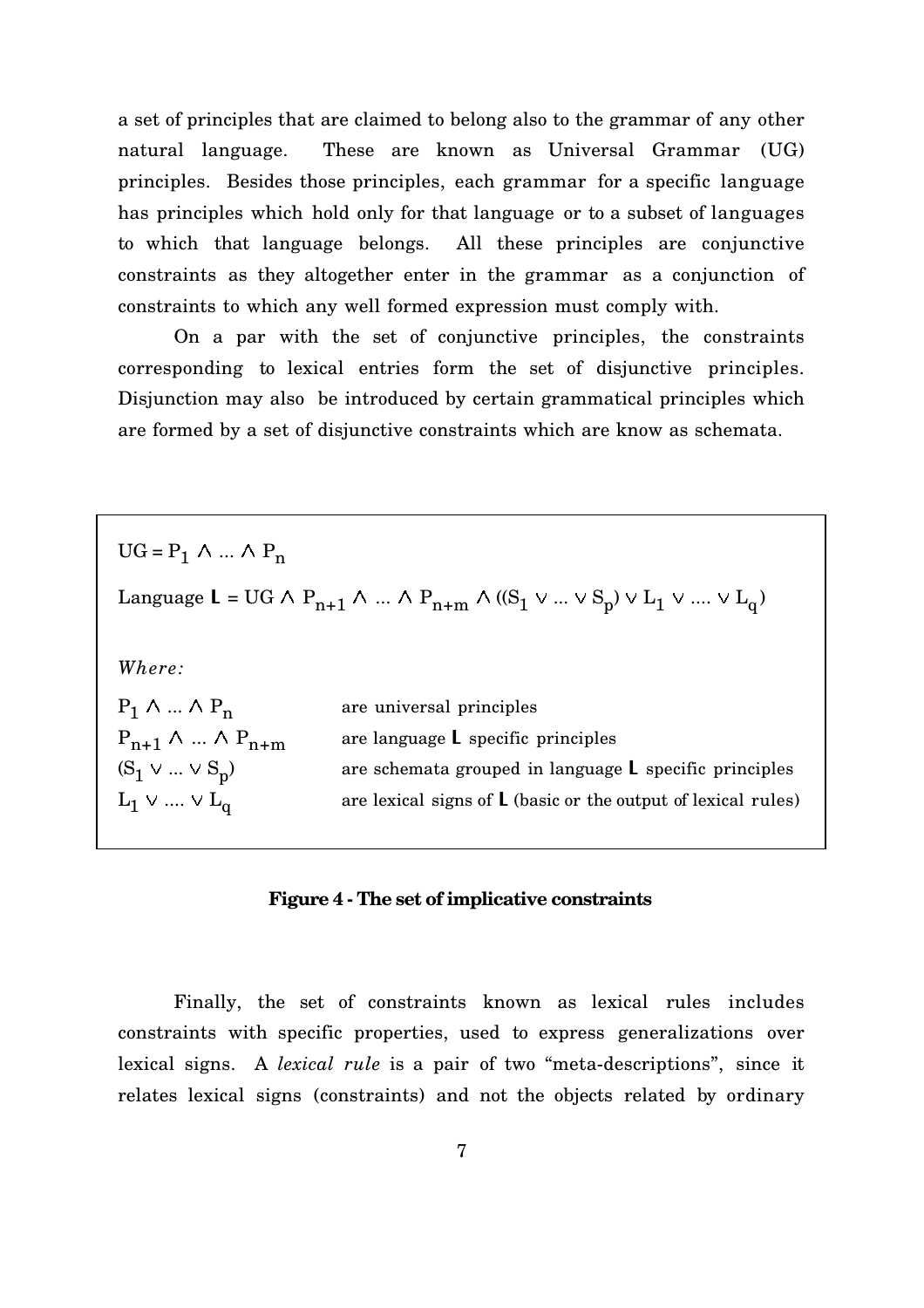relations or constraints. Once the lexical rule applies, the constraint specified in the left-hand side picks out the lexical signs whose structure comply with it and those signs are supplied with the additional constraints specified in the right-hand side of the rule.

#### **Description language**

The constraints of the theory/grammar are stated using a special purpose language whose expressions are known as attribute-value matrix (AVM) diagrams. In a rough presentation of its syntax, one could say that non atomic AVMs consist of two column matrices, where the first column presents the attributes and the second column the corresponding values. The values of attributes are AVMs. Matrices receive a left subscript which indicates what is its sort. An atomic AVM consists just of an atomic sort.

There is a special symbol for stating structure sharing. When two attributes exhibit the same tag, the same boxed numeral, that means that they have the same value, i.e. their values are token identical. Tags may be followed by AVMs, which state the non atomic value which the tag stands for.

$$
\begin{bmatrix} \text{ATTRIBUTE 1} & \text{AVM 1} \\ \dots & \dots \\ \text{ATTRIBUTE n} & \text{AVM n} \end{bmatrix}
$$

**Figure 5 - The syntactic schema of AVMs**

Descriptions of sets are given within curly braces and descriptions of lists are abbreviated by using the angle-bracket notation.

It worth noting that since AVMs express constraints on the model domain, i.e. they are descriptions of admissible (total) model objects, they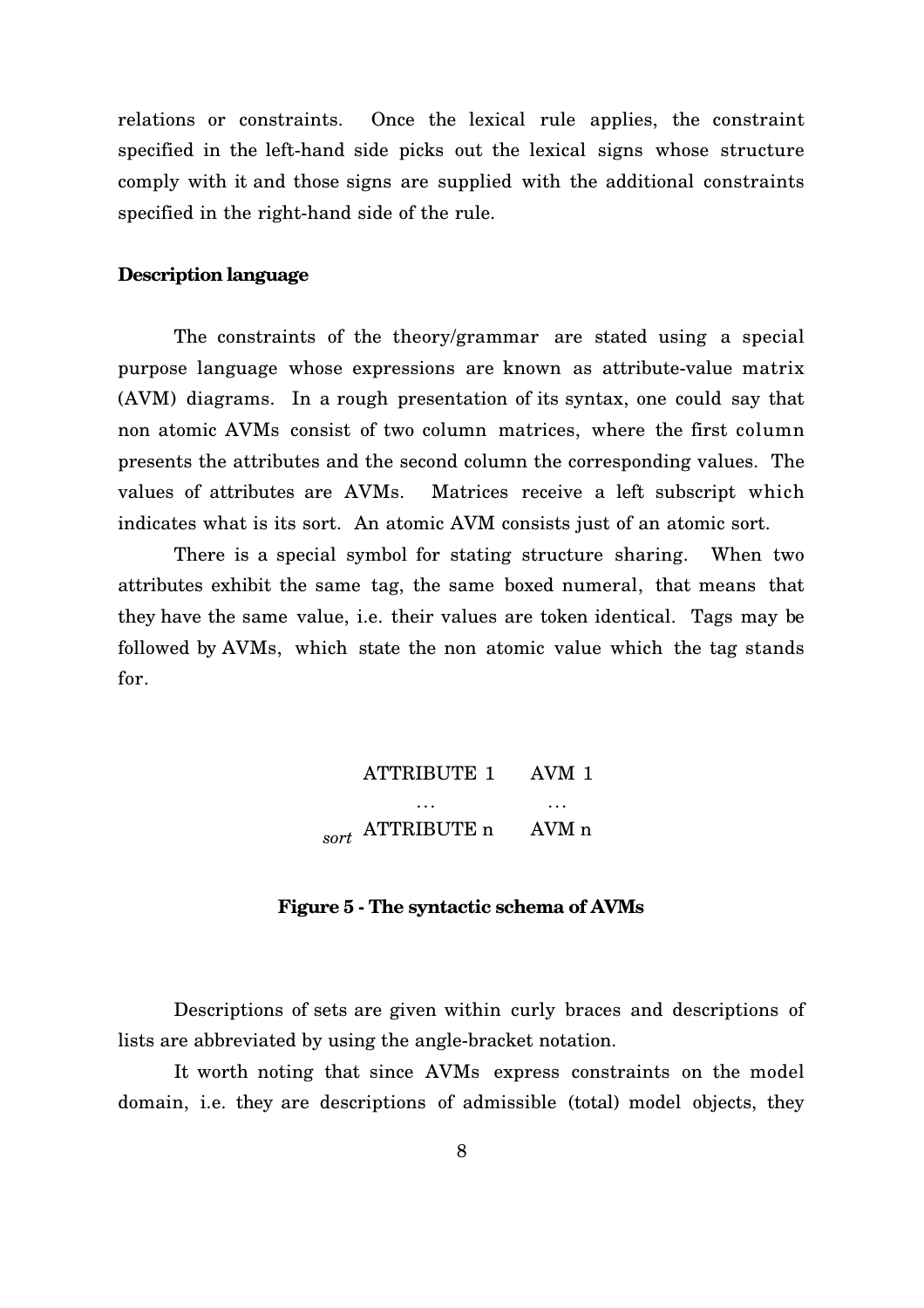may be partial descriptions of the object to which characterization they contribute.

## **1.2 Linguistic configuration**

With the ontological set up and description formalism in place, we can now address the general linguistic configuration of the grammars for particular languages. By linguistic configuration, we mean the set of formal options concerning linguistic generalizations involving issues common to all languages and to most of the different linguistic phenomena and constructions.

In HPSG, a *sign* based approach to linguistic constraints was adopted, where the different aspects of the linguistic objects at stake, e.g. phonological, syntactic, semantic and pragmatic aspects, are described in a single representation. This makes of HPSG a monostratal linguistic theory. No grammatical principle has precedence over any other in terms of constraint satisfaction, and a linguistic object is described by one single expression of the description language which integrates all different analytical levels of linguistic theorizing.

*Phrase constituency* is factored out in immediate dominance and linear precedence relations in view of a natural account of languages with and languages without free word order.

*Subcategorization* information is fully lexicalized in the relevant predicator and the subcategorizing of syntactic arguments occurs via argument cancellation in the style of categorial grammar.

*Valence alternations,* like in passive constructions, are given a lexicalized account where lexical rules are responsible for stating the relevant generalization between lexical items.

As to *unbounded syntactic dependencies*, the relationship between the syntactic gap and its filler is seen as a matter of structure sharing, which relies on a thread-based approach to such non local dependencies.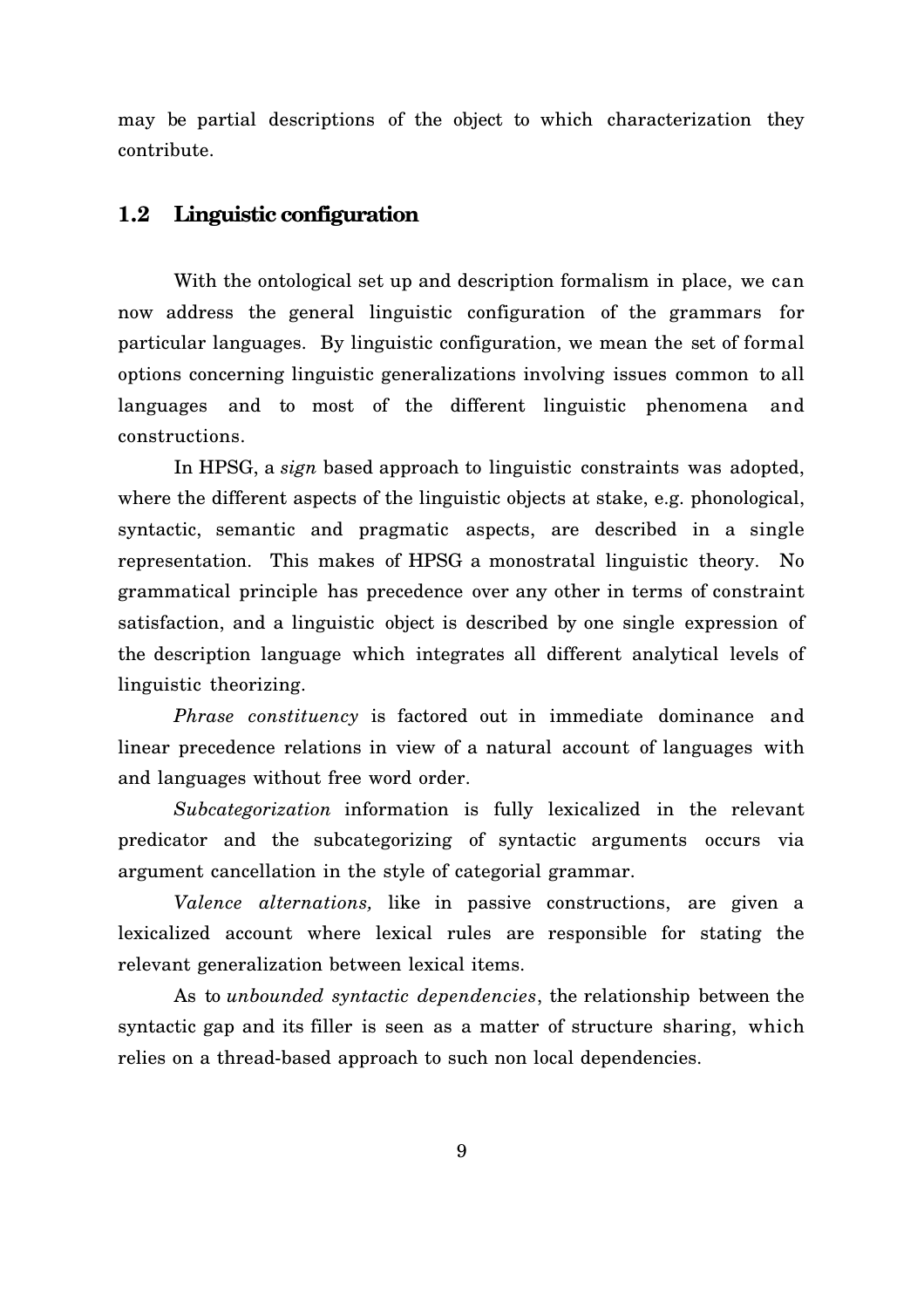The importance of *structure sharing*, however, is not restricted to the account of unbounded dependencies. Following Pollard and Sag 1994, p.19, it is worth noting that "it is not going too far to say that in HPSG structure sharing is the central explanatory mechanism... Indeed, the relationships between fillers and traces, between 'understood' subjects and their controllers, between pronouns and their antecedents, between 'agreement sources' and 'agreement targets', and between the category of a word and the category of its phrasal projections are all analyzed as instances of structure sharing".

Finally, tough the original *semantic component* was designed by Pollard and Sag in the spirit of situation semantics, Frank and Reyle, 1995 have shown that an underspecified, principle based semantics inspired on DRT could be better integrated in the overall sign-based philosophy of HPSG grammars.

#### **Language specific theories**

Given this ontological and linguistic setup, Pollard and Sag in their second book built a grammar for a substantial fragment of English. That grammar covers core phenomena like phrase structure, complementation, agreement and interpretation, as well as some constructions that are central in the linguistic debate and in some sort are a benchmark for checking the adequacy and explanatory potential of linguistic theories, like relative clauses, unbounded dependency constructions, complement control and binding. Given the high level of descriptive economy and formal rigor provided by the HPSG environment, it was possible to state the whole grammar for that fragment of English in the nine pages of the Appendix of (Pollard and Sag, 1994), while the remaining four hundred pages of the main text in the book were used to justify the thoroughness of the approach and to check the empirical adequacy of the proposals about specific linguistic phenomena and constructions.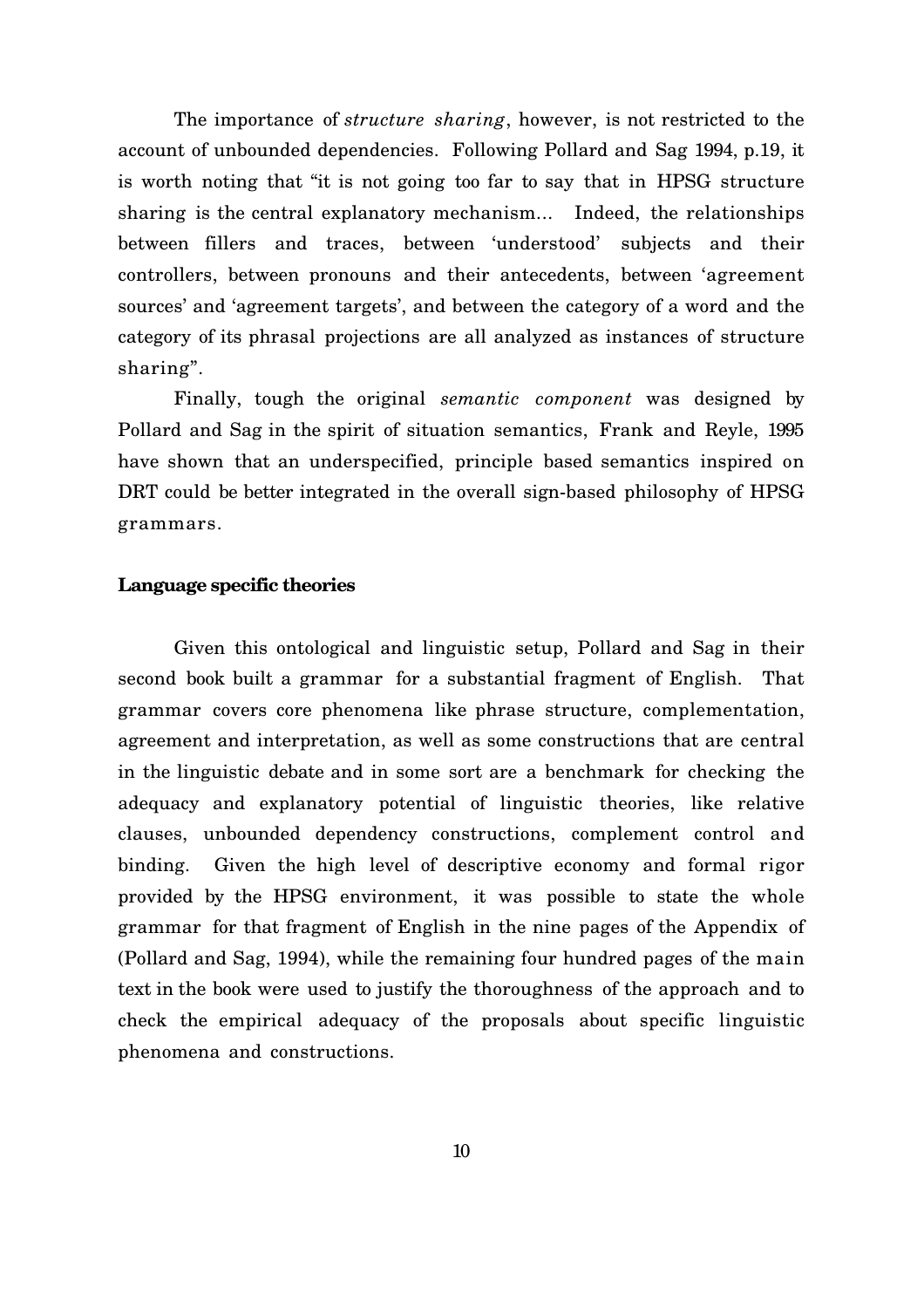Given the grammar architecture described above, involving language specific as well as universal principles, the specific grammar designed by Pollard and Sag embodies a number of principles which, with convenient parametric adaptation for each language, may be taken as accounting for the core aspects of natural languages. It is not feasible to present, even in an abridged formulation, the core of that grammar within the limits of this paper. Nevertheless, for the sake of getting a glimpse of the basic structuring of linguistic information proposed in HPSG, we present below the AVM of an expression and then comment on its subparts.



**Figure 6 - The lexical sign of 'she'**

The PHON value encodes a phonological representation of 'she'. The SYNSEM value of a sign, whose subsort in this example is *word*, encodes the information which can be subcategorized by a predicator. The structure of the LOC value describes the information shared between a trace and its filler. CAT value renders information on syntactic category and subcategorization frame. CONTENT and CONTEXT are reserved, respectively, for semantic and pragmatic information. Finally, the DTRS value keeps information on the constituent structure of the sign.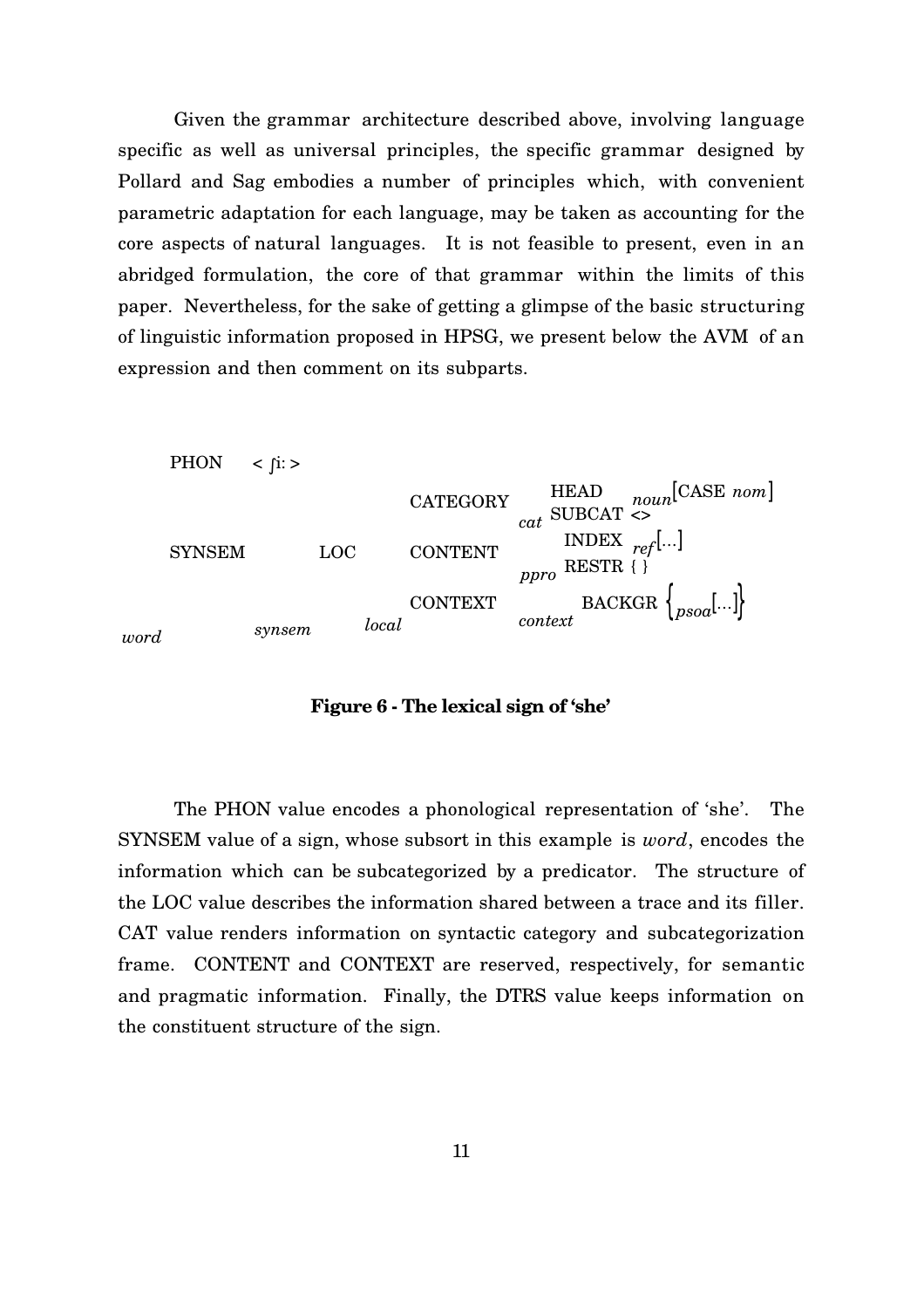$\overline{\phantom{a}}$  $\rfloor$ 

#### **Figure 7 - An example of implicative constraint: the Head Feature Principle**

As an example of an implicative constraint, Figure 7 depicts the Head Feature Principle, which states that, informally, if a phrase is the projection of a head, then the value of the CAT|HEAD feature of the phrase is identical of the CAT|HEAD feature of its head.

# **2 The Implementation**

Several different implementation systems for natural language grammars have been developed in the last few years that can be used to implement grammars developed in the framework of HPSG. From those, the ones whose development and improvement have been consistently pursued along the years were documented and comparatively assessed in surveys like (Backofen *et al.*, 1996) or (Bolc *et al.*, 1996). These reports, together with direct experimentation with some of the systems at the Language Technology Laboratory of the DFKI-German Research Center for Artificial Intelligence, Saarbrücken, Germany, provided us the basis for opting for a specific system where GwB could be implemented.

| AUTHORSHIP                                                        | Authors                       | <b>Site</b>              |
|-------------------------------------------------------------------|-------------------------------|--------------------------|
| <b>ALE</b><br>Attribute Logic Engine                              | Bob Carpenter and Gerald Penn | Carnegie Mellon Univ.    |
| <b>ALEP</b><br>Advanced Linguistic<br><b>Engineering Platform</b> | BIM, Belgium                  | Cray Systems, Luxembourg |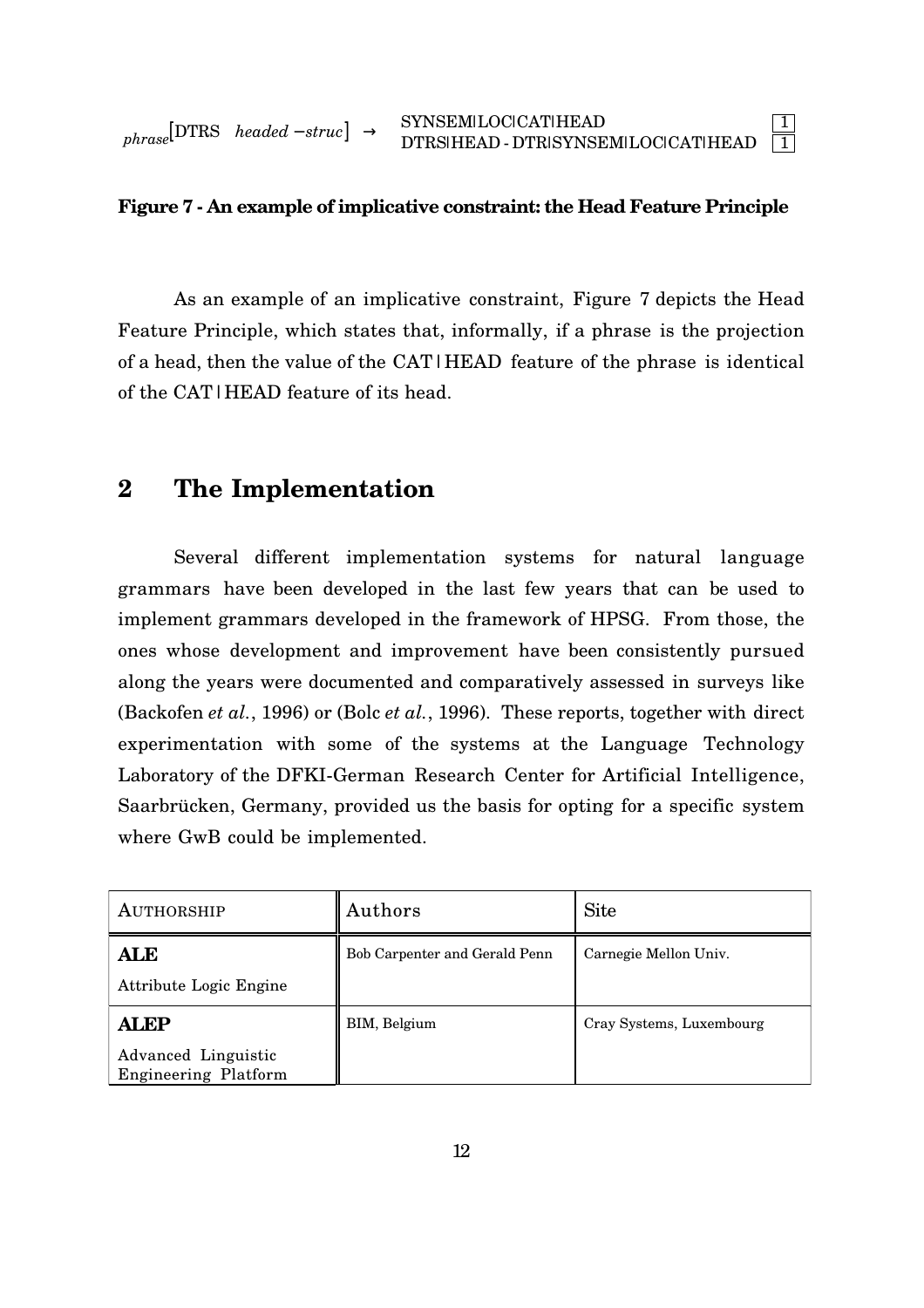| <b>CL-ONE</b>                                      | RGR project                    | Univ. of Saarland, Saarbrücken,<br>and Univ. of Edinburgh |
|----------------------------------------------------|--------------------------------|-----------------------------------------------------------|
| <b>ConTroll</b>                                    | Seminar für Sprachwissenschaft | Univ. of Tübingen                                         |
| <b>CUF</b>                                         | DYANA project                  | IMS, Univ. of Stuttgart                                   |
| Comprehensive Unification<br>Formalism             |                                |                                                           |
| <b>PAGE/TDL</b>                                    | DISCO project                  | DFKI, Saarbrücken                                         |
| Platform for Advanced<br>Grammar Engineering       |                                |                                                           |
| <b>ProFIT</b>                                      | Gregor Erbach                  | Univ. of Saarland, Saarbrücken                            |
| Prolog with Features,<br>Inheritance and Templates |                                |                                                           |
| <b>TFS</b>                                         | Martin Emele and               | IMS, Univ. of Stuttgart                                   |
| <b>Typed Feature Structure</b>                     | Rémi Zajac                     | (Polygloss project)                                       |

#### **Signature**

If we look at the formalisms from the viewpoint of their implementational capabilities regarding the signature of the grammar, a first clear distinction appears between two sets of systems. On the one hand we have ALEP, whose limited type system and absence of multiple inheritance mechanisms does not allow a convenient implementation of HPSG sort hierarchy and corresponding appropriateness conditions. On the other hand, we find all the remaining systems, with rich enough type systems allowing a thorough implementation of HPSG grammars' signature. The authors of (Genabith *et al.*, 1994), who have extensively experimented with the ALEP system in several EU funded projects, reported that "one can write [in ALEP] not HPSG grammars but 'HPSG-inspired' grammars".

#### **PS vs. SH-based parsing**

A second major trait that differentiates the implementation systems listed above has to do with the gist of the strategy adopted for the parsing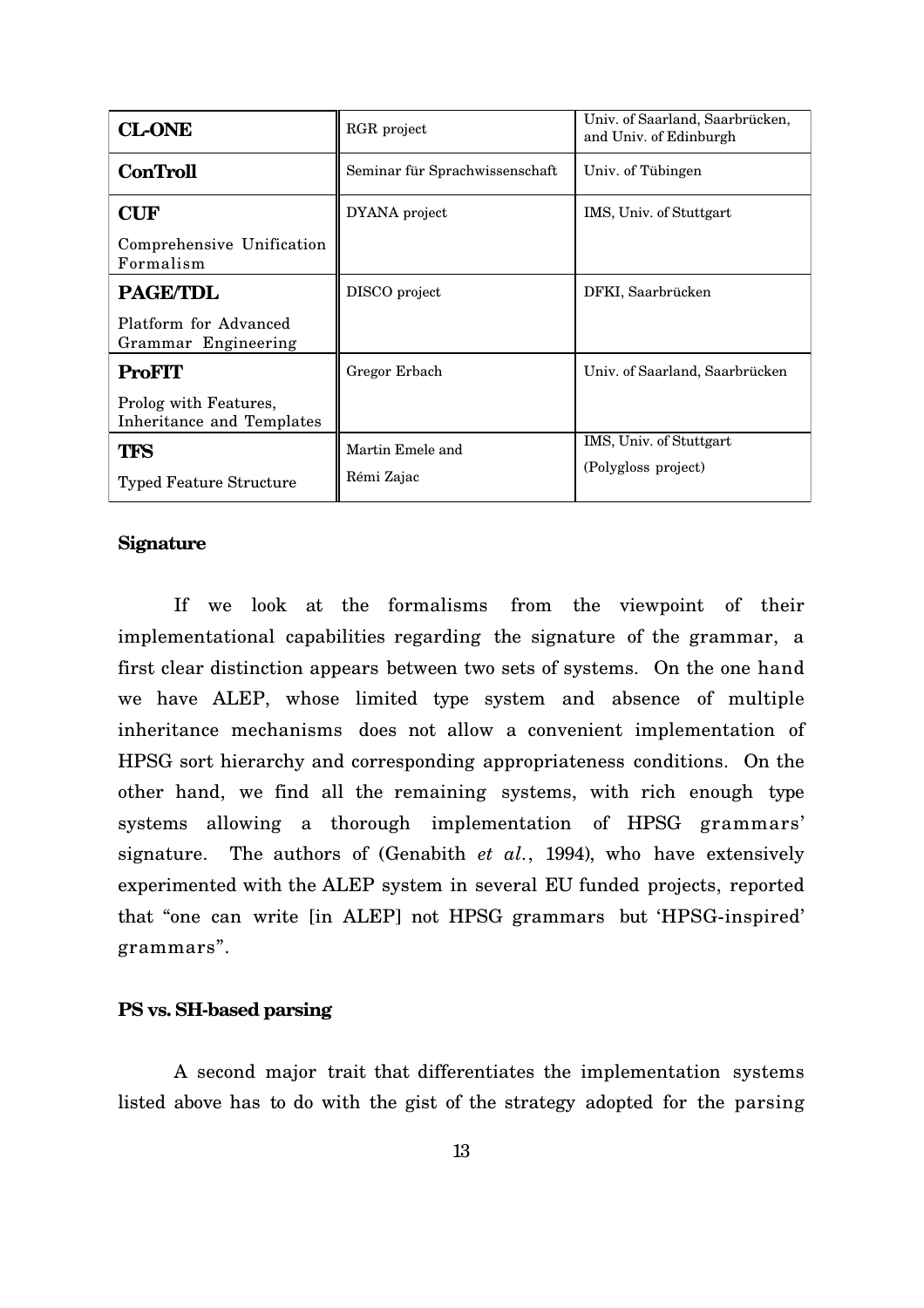algorithm. The systems can be seen falling apart into those whose parsing algorithm is centered around phrase structure (PS-based) and those whose algorithm is centered around the sort hierarchy (SH-based). This distinction underpins important differences both in terms of expressive capacity of the systems, and in terms of their efficiency.

Given that PS-based parsing has been exhaustively studied in the last decades, PS-based systems show to be clearly superior to SH-based ones in terms of efficiency. Nevertheless, the adoption of a PS-based parsing algorithm implies some adjustments to the HPSG description language as well as to the linguistic configuration assumed for the accounting of constituency structure.

| <b>FORMALISM</b>          | <b>ALE</b> | <b>ALEP</b> | <b>CL-ONE</b> | <b>ConTroll</b> | <b>CUF</b> | TDL                  | <b>ProFIT</b> | <b>TFS</b> |
|---------------------------|------------|-------------|---------------|-----------------|------------|----------------------|---------------|------------|
| Type system               |            |             |               |                 |            |                      |               |            |
| multiple<br>inheritance   | yes        | no          | yes           | yes             | yes        | yes                  | yes           | yes        |
| lists                     | specific   | specific    | prolog        | specific        | specific   | specific<br>and lisp | prolog        | specific   |
| sets                      | no         | no          | yes           | no              | no         | no                   | no            | no         |
| Description language      |            |             |               |                 |            |                      |               |            |
| $LP-$<br>constraints      | no         | no          | yes           | no              | no         | $\mathbf{n}$         | no            | no         |
| functional<br>constraints | yes        | no          | yes           | yes             | yes        | yes                  | yes           | yes        |
| lexical<br>rules          | yes        | yes         | no            | yes             | no         | no                   | no            | no         |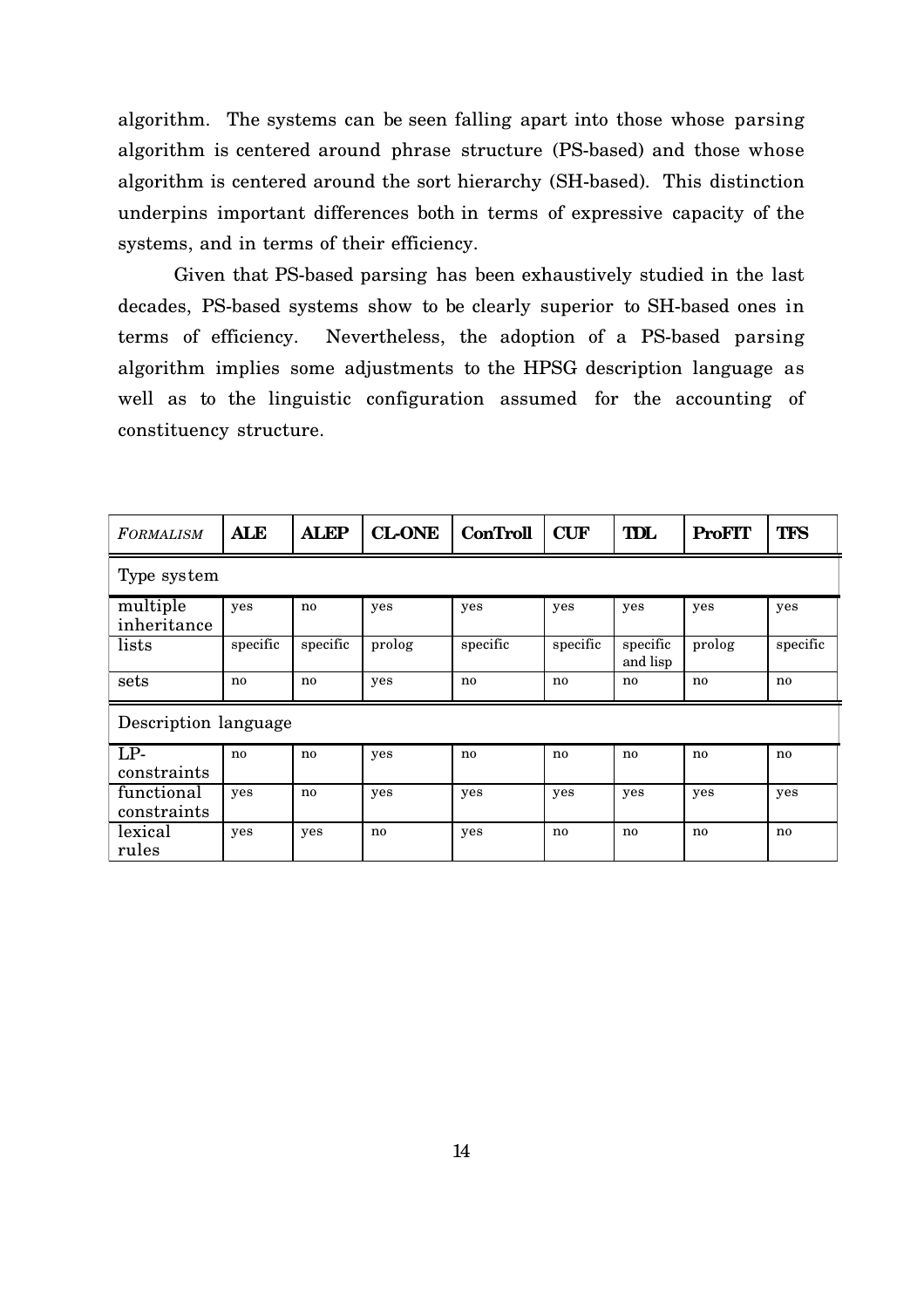| <i>COMPUTATION</i> | <b>ALE</b>         | <b>ALEP</b>  | <b>CL-ONE</b> | <b>ConTroll</b> | <b>CUF</b>   | TDL          | <b>ProFIT</b> | <b>TFS</b>   |
|--------------------|--------------------|--------------|---------------|-----------------|--------------|--------------|---------------|--------------|
| Base<br>language   | Prolog             | Prolog       | Prolog        | Prolog          | Prolog       | Lisp         | Prolog        | Prolog       |
|                    | Algorithmic issues |              |               |                 |              |              |               |              |
| parsing            | PS-<br>based       | PS-<br>based | PS-based      | SH-based        | SH-<br>based | SH-<br>based | PS-based      | SH-<br>based |
| unification        | specific           | specific     | Prolog        | specific        | specific     | specific     | Prolog        | specific     |
| Control issues     |                    |              |               |                 |              |              |               |              |
| delays             | no                 | no           | yes           | yes             | yes          | yes          | no            | no           |
| calls              | yes                | no           | yes           | no              | yes          | yes          | yes           | no           |
| Efficiency         | good               | good         | good          | low             | low          | good         | very<br>good  | very<br>low  |

In PS-based systems the ID/LP format for constituency structure must be converted to the PS rules format. This implies that the disjunctive schemata of the Immediate Dominance Principle together with the Constituent Ordering Principle are removed from the set of implicative constraints and their constraining effect is taken over by a convenient design of the PS rules. Also, the format of the implicative constraints have to be reshaped. Their principled relational account in terms of definite clauses in PS-based systems imposes that not only the case covering the constraint expressed in the antecedent of the implicative statement but also the case covering the negation of that constraint have to be explicitly accommodated in the grammar.

These drawbacks have though to be put in contrast with the fact that in configurational languages like English or Portuguese, this adaptation from ID/LP format to PS format turns out to be quite straightforward. On the other hand, from the above listed SH-based systems, both CUF and TFS are not maintained any more and ConTROLL was not publicly available in 1997. Also, the only SH-based system that may approximately match PS-systems in terms of efficiency, TDL, is embodied in a complex multicomponent platform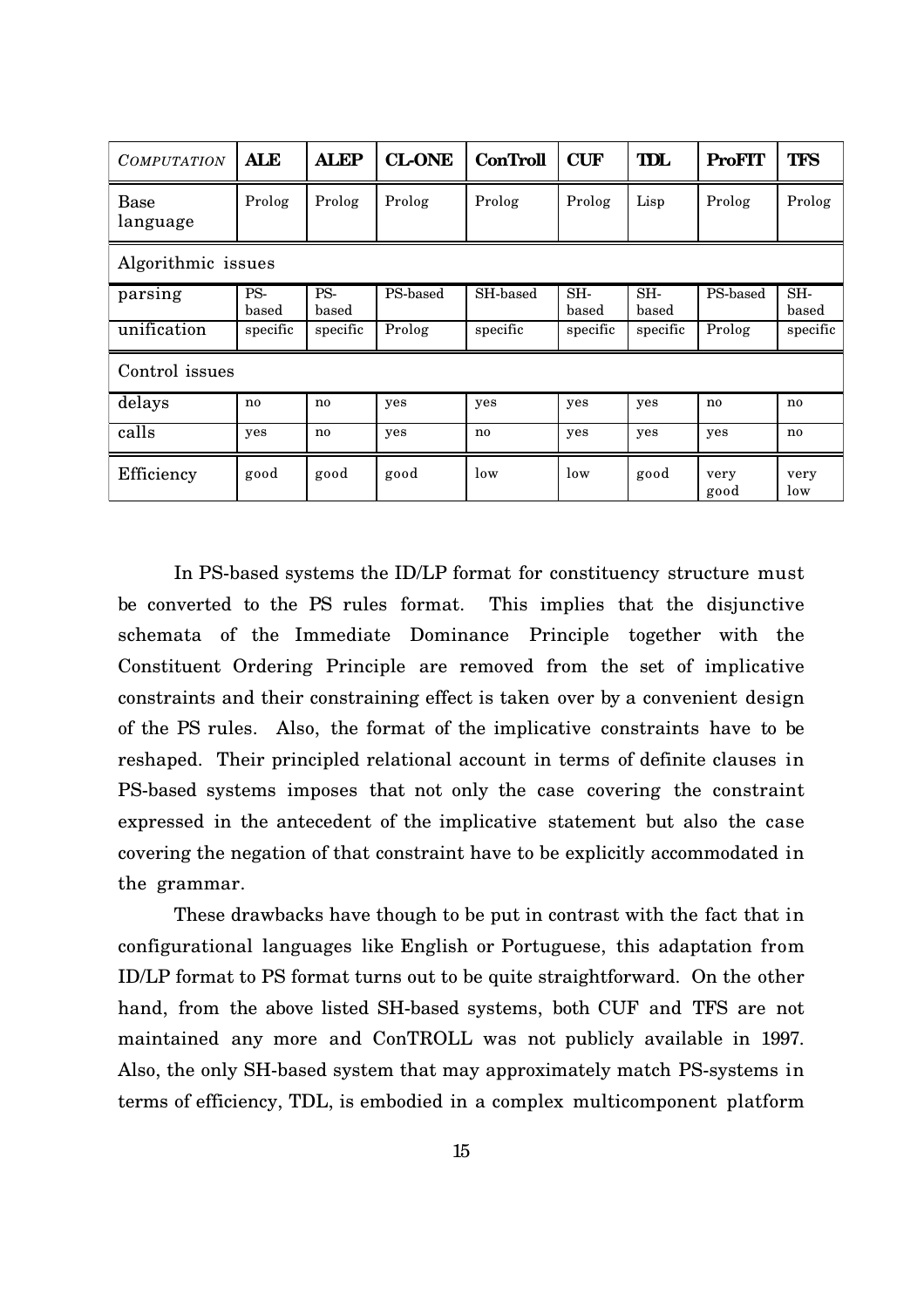which greatly reduces the portability of any workbench developed in it. Given this, our set of options was restricted to ALE, ProFIT and CL-ONE.

From this group of three systems, CL-ONE have to be discarded given that, in its stage of development, it does not present an adequately stable behavior (Gregor Erbach, p.c.). ProFIT was then the chosen system, in detriment of ALE. ProFIT handles rich type systems, it is highly portable, and since it relies directly on the unification procedure of Prolog, it is reportedly the most efficient of the systems listed above.

#### **ProFIT**

ProFIT is an extension of Prolog with features, inheritance and templates. It was developed by Gregor Erbach at the Computational Linguistics Department of the University of Saarland, Saarbrücken, Germany, and a thorough presentation of it can be found in (Erbach, 1995).

The basic rationale of ProFIT is to take the best profit from the advances both in the logic grammars tradition and in the grammatical theorizing tradition that uses sorted features and inheritance devices. This means that ProFIT was designed aiming at taking the maximum benefit from the improvements in processing efficiency and in expressive conspicousness obtained respectively in each of those two research traditions.

Instead of resorting to a specific feature term unification algorithm implemented on top of Prolog, ProFIT compiles all sorted feature terms into a Prolog term representation. This allows that the built-in Prolog term unification can be used, which makes ProFIT "5 to 10 times faster than systems which implements a unification algorithm on top of Prolog." (Erbach, 1995, p.186).

The set of ProFIT programs is thus a superset of Prolog programs. While a Prolog program consists only of definite clauses, a ProFIT program consists of a datatype declaration (sort hierarchy plus appropriateness conditions on the features of the sorts) and definite clauses. Sorted feature terms can then be used together with Prolog terms, and an NLP program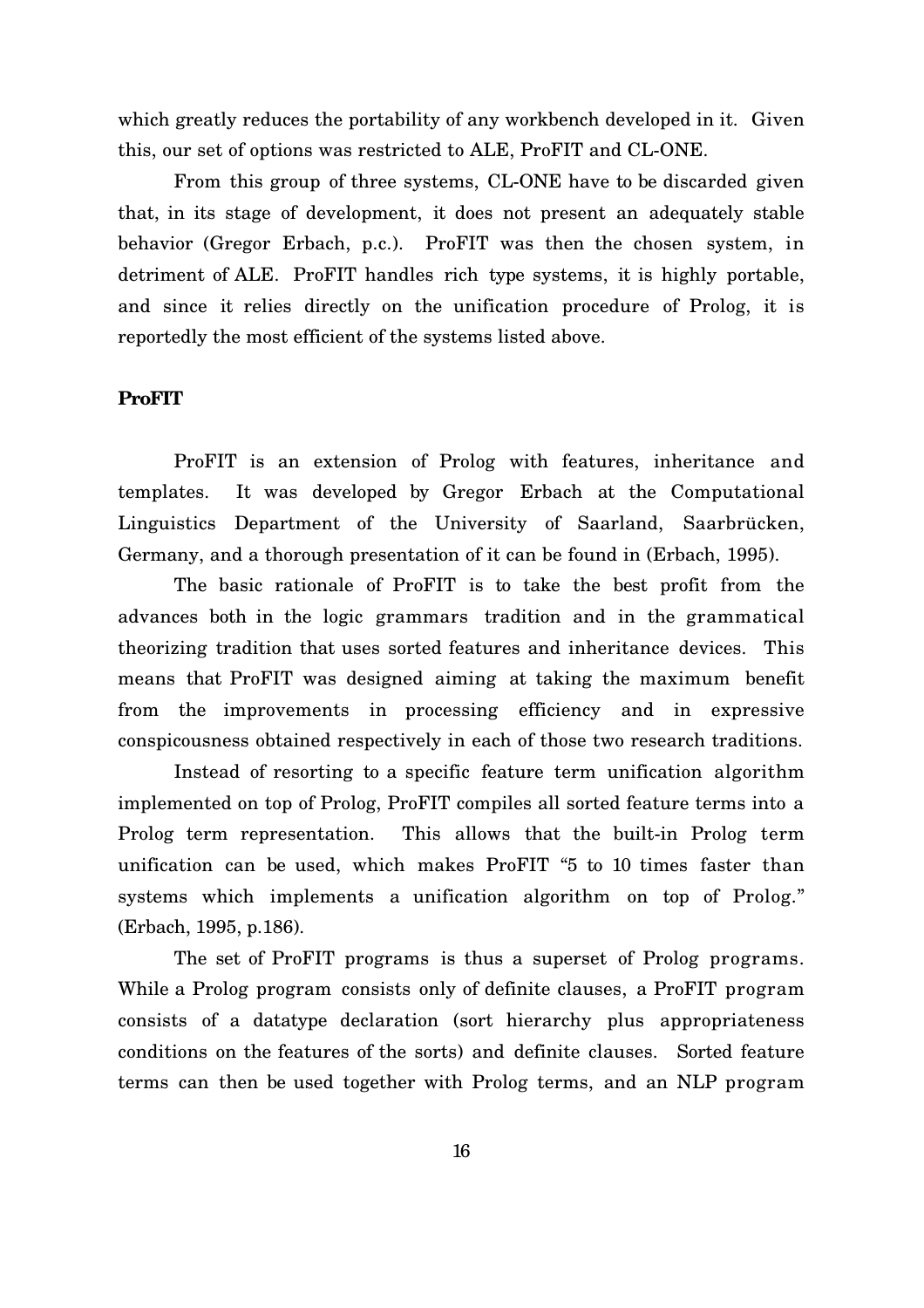written in ProFIT can include any type of parser from the logic grammar framework. All the techniques developed for the optimization of logic grammars efficiency can therefore be applied straightforwardly to improve the performance of grammars written in ProFIT.

| ${\tt PFT}$ : = | <sort< th=""><th>[1.Term of a sort Sort</th><th></th></sort<> | [1.Term of a sort Sort                                     |  |
|-----------------|---------------------------------------------------------------|------------------------------------------------------------|--|
|                 | Attribute!PFT                                                 | [2.Attribute-Value Pair                                    |  |
|                 | PFT & PFT                                                     | [3.Conjunction of terms                                    |  |
|                 | PROLOGTERM                                                    | [4.Any Prolog term                                         |  |
|                 | FinDomTerm                                                    | [5.Boolean combinations of atoms                           |  |
|                 | @Template                                                     | [6.Template call                                           |  |
|                 | 'PFT                                                          | [7.0uoted term, is not translated                          |  |
|                 | ' PFT                                                         | [8.Double-quoted, main functor not translated              |  |
|                 |                                                               | >>>Attribute!PFT [9. Search for an attribute               |  |
|                 |                                                               | Sort>>>Attribute!PFT [10. Short for >Sort&>>>Attribute!PFT |  |
|                 | PFT or PFT                                                    | [11. Disjunction: expands to multiple terms                |  |

#### **Figure 8 - BNF of ProFIT terms**

#### **Linguistic Functionality**

At the time of writing this paper, GwB is a program with 3 500 lines of code written in ProFIT. It includes a left-corner bottom-up parser, a sort hierarchy declaration, a set of principles, a set of PS rules, a set of lexical entries, and a set of relational functions. Its developement started in 1997, at the Language Technology Laboratory of the DFKI-German Research Center for Artificial Intelligence, Saarbrücken, Germany.

The workbench was designed so that it could serve either as a test bed for research on the processing of the syntax and semantics of natural languages, or as the basis for the development of wide coverage applicationoriented grammars.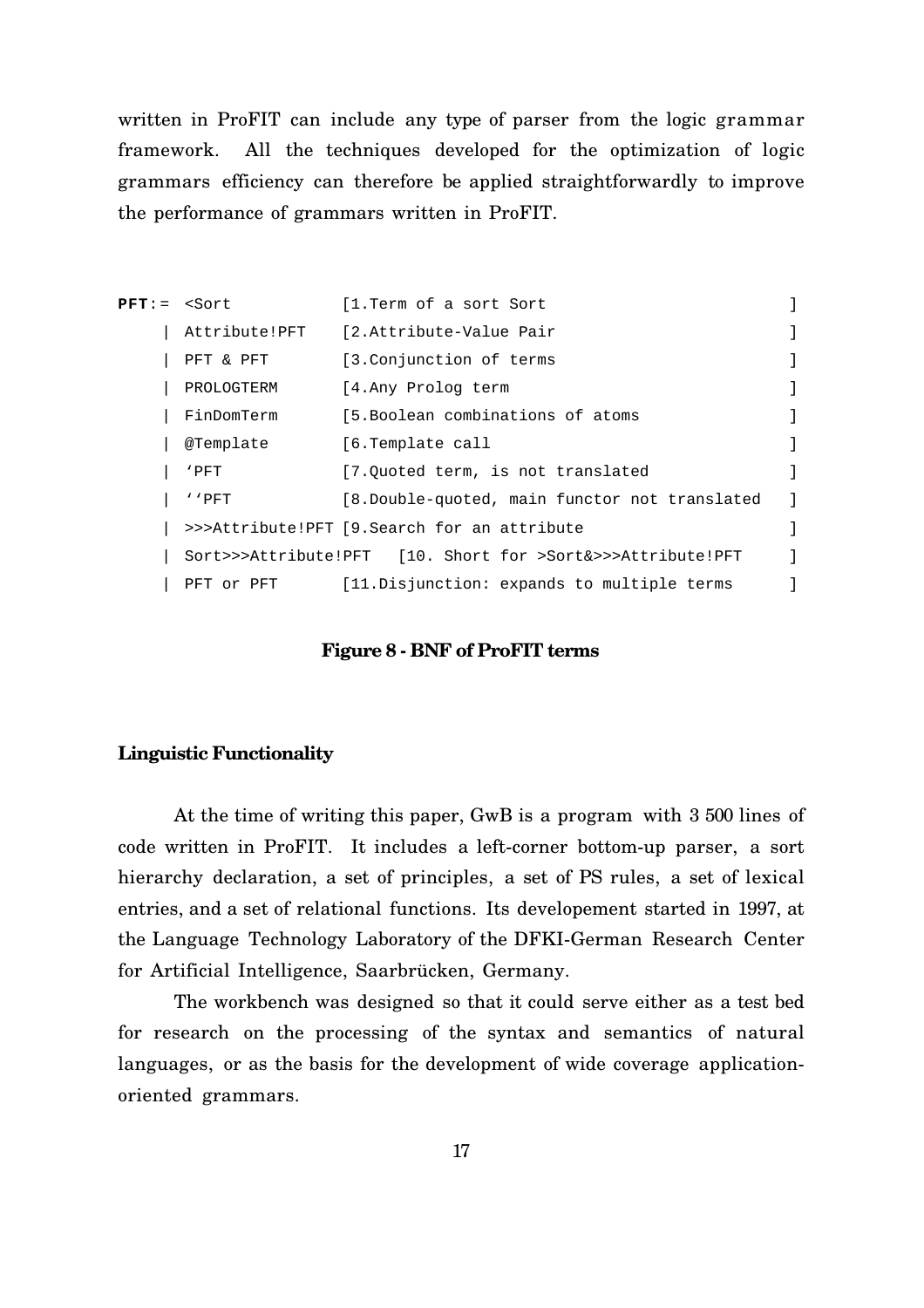As a test bed, it may be used to help checking the formal and empirical adequacy of hypothesis concerning the modelling of specific linguistic modules and phenomena. Given the separation between the encoding of linguistic knowledge and the encoding of the parsing device, it may be also used to experiment with the efficiency and performance of different parsing algorithms and their possibly different implementation in the framework of logic grammars.

The grammar included in the workbench, except for those aspects concerning relative clauses and control, result from the implementation of the grammar specification provided in the Appendix of (Pollard and Sag, 1994), with parameterization for Portuguese where required. Accordingly, in the implemented grammar, taking aside ID Principle and CO Principle, the presentation proper consists of the following principles: Head Feature Principle, Subcategorization Principle, SPEC Principle, Marking Principle, NONLOCAL Principle, and Semantics Principle.

The thread-based technique for unbounded dependency constructions was represented in the grammar with the implementation of the basics for topicalization. Given that we opted for a PS-based implementation system, the Immediate Dominance Principle and the Constituent Ordering Principle had to be recasted in terms of phrases structure rules, as mentioned above. Another change in the original Pollard and Sag's specification concerned the module for semantics. The semantic representation system proposed there was replaced by the one advocated by Frank and Reyle, 1995, where underspecification is ensured in the context of a DRT set up.

The lexicon was reduced to a representative sample of entries with the most significative syntactic behavior. No morphological module or set of lexical rules is included.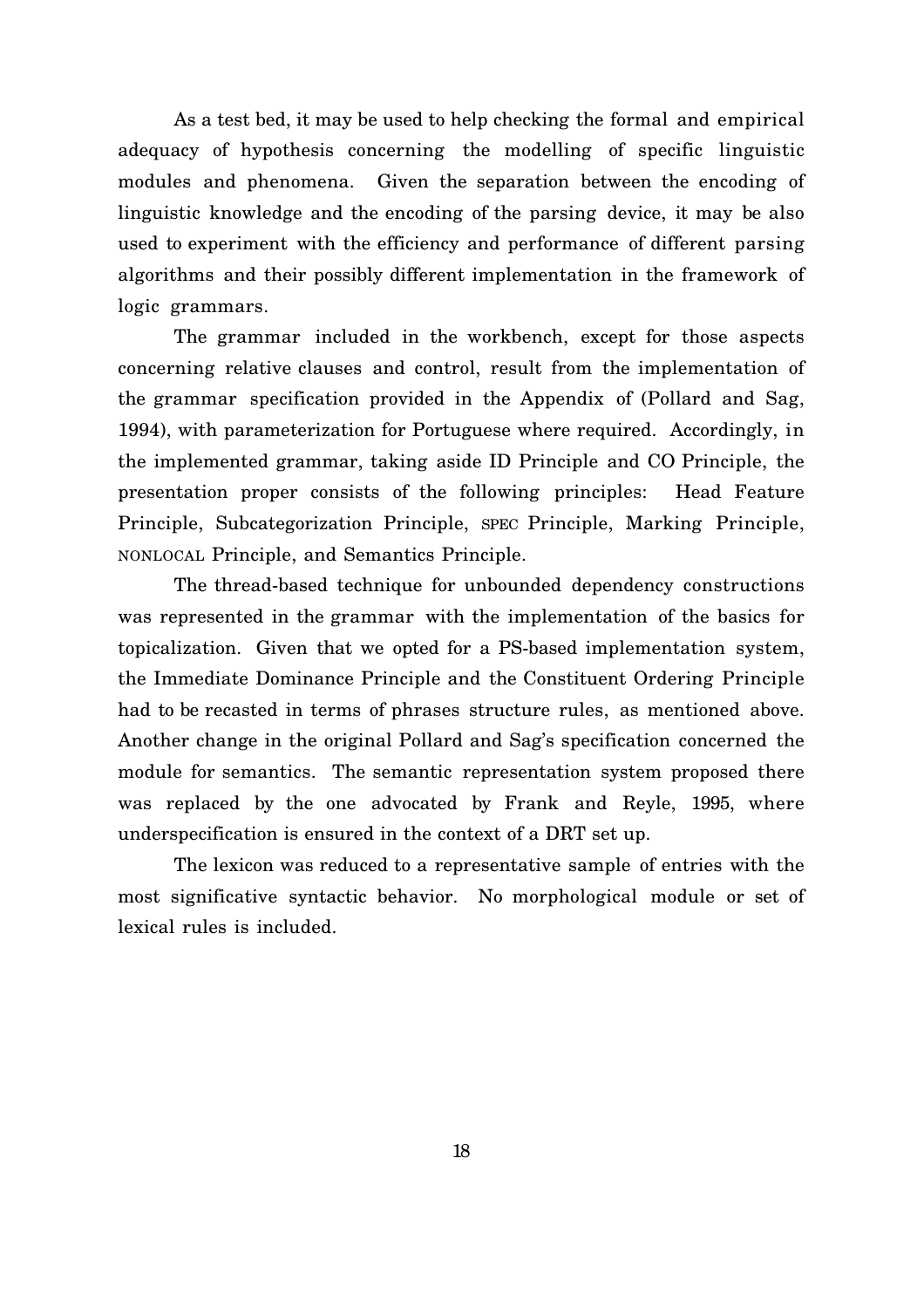## **References**

Branco, António. 1996. Branching Split Obliqueness at the Syntax-Semantics Interface. *Proceedings, COLING-96, 16th International Conference on Computational Linguistics*. Copenhagen: CST, pp. 149-156.

Branco, António and Marrafa, Palmira. 1997. Subject-oriented and non Subject-oriented Long distance Anaphora: an Integrated Approach. *Proceedings, PACLIC'96, Selected Papers from the 11th Pacific Asia Conference on Language, Information and Computation*. Seoul: Kyung Hee University, pp. 21-31.

Branco, António and Marrafa, Palmira. 1998. Long-distance Reflexives and the Binding Square of Opposition. In Webelhuth, Koening and Kathol eds.. *Lexical and Constructional Aspects of Linguistic Explanation*. Stanford: CSLI, Chap. 11.

Branco, António. 1998a. The Logical Structure of Binding. *Proceedings, COLING-ACL'98, 17th International Conference on Computational Linguistics and 36th Annual Meeting of the Association for Computational Linguistics*, Montreal: Univ. of Montreal, pp. 181-186*.*

Branco, António. 199b. Towards a Lean Constraint Based Implementation of Binding Theory. *Proceedings, DAARC'98Discourse, Anaphora and Resolution Colloquium*, Lancaster: Lancaster Univ.

Backofen, Rolf; Becker, Tilman; Calder, Jo; Capstick, Joanne; Dini, Luca; Dörre, Jochen; Erbach, Gregor; Estival, Dominique; Manandhar, Suresh; Mineur, Anne-Marie; van Noord, Gertjan; Oepen, Stephan; Uszkoreit, Hans. 1996. *Final Report of the EAGLES Formalisms Working Group*. Expert Advisory Group on Language Engineering Standards. Luxemburg: CEC.

Bolc, Leonard; Krysztof, Czuba; Kup´s´c, Anna; Marciniak, Malgorzata; Mykowiecka, Agnieszka; Przepiórkowski, Adam. 1996*. A Survey of Systems for Implementing HPSG Grammars*. Technical Report 814, Institute of Computer Science, Polish Academy of Sciences.

Daelemans, Walter; De Smedt, Koenraad; and Gazdar, Gerald. 1992. Inheritance in Natural Language Processing. *Computational Linguistics*, vol. 18, n.2.

Erbach, Gregor. 1995. ProFIT, Prolog with Features, Inheritance and Templates. In *Proceedings, 7th Conference of the European Chapter of the Association for Computational Linguistics*. ACL.

Frank, Anette; Reyle, Uwe. 1995. Principle Based semantics for HPSG. I n *Proceedings, 7th Conference of the European Chapter of the Association for Computational Linguistics*. ACL.